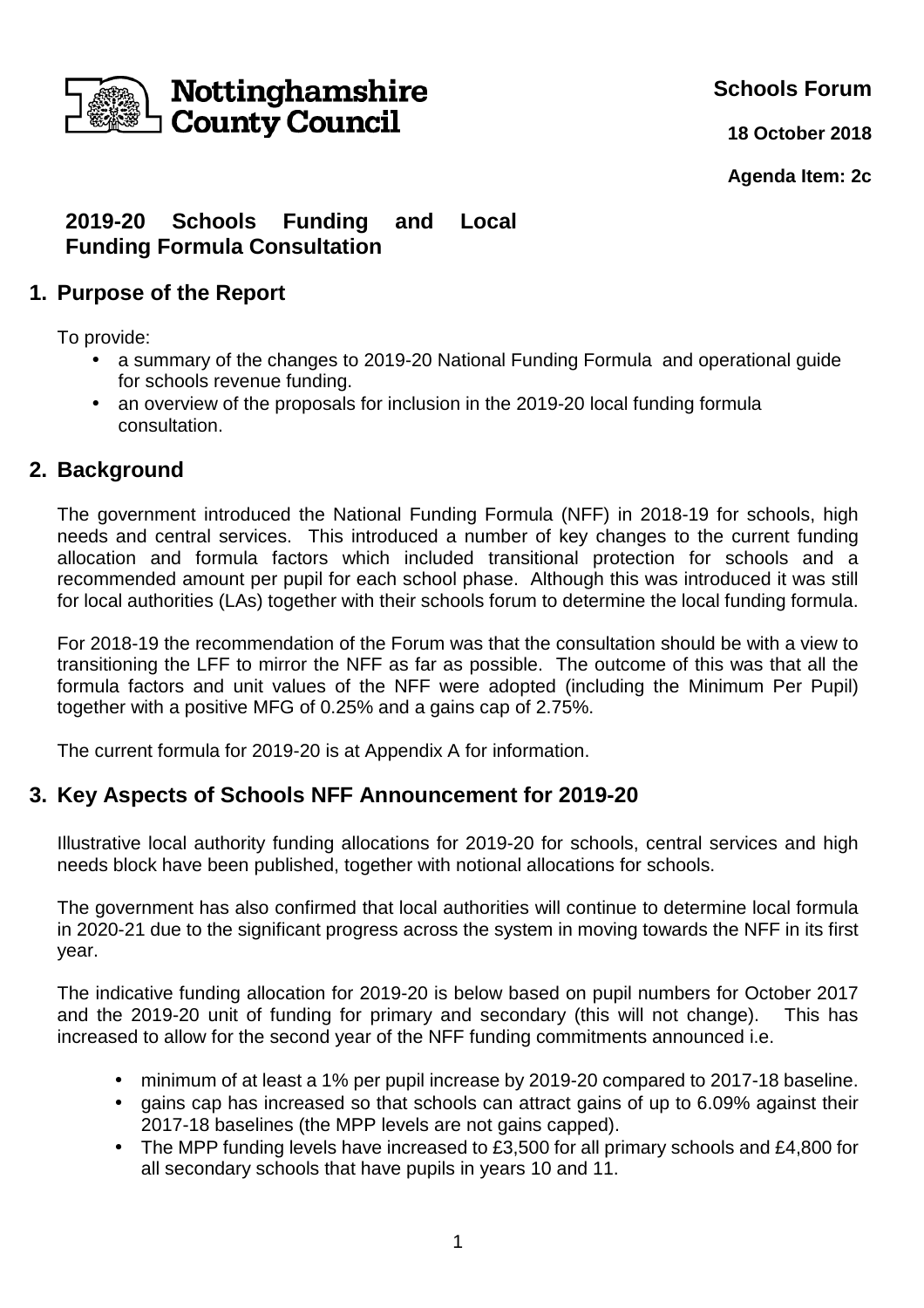|                                    | October 2017       | Unit of        |             | October 2017       | Unit of        |                       | <b>Funding</b>  |
|------------------------------------|--------------------|----------------|-------------|--------------------|----------------|-----------------------|-----------------|
|                                    | <b>Pupil No.'s</b> | <b>Funding</b> | 2018-19     | <b>Pupil No.'s</b> | <b>Funding</b> | 2019-20               | <b>Increase</b> |
|                                    |                    | £              | £           |                    |                | £                     | %               |
| Primary                            | 66,195             | 3,927          | 259,968,341 | 66,194             |                | 3,946 261,231,635     | 0.49            |
| Secondary                          | 40,526             | 4,985          | 202,020,258 | 40,523             |                | 5,013 203,146,701     | 0.57            |
| Growth Fund, Premises and Mobility |                    |                | 7,129,182   |                    |                | 7,484,523             | 4.98            |
|                                    | 106.721            |                | 469,117,781 | 106,717            |                | 471,862,859 2,745,078 |                 |

# **4. Policy Changes to the NFF for 2019-20**

- Pupil growth will be allocated on a formulaic basis although it is still up to LAs how to distribute the funding. The allocation for Nottinghamshire will not be known until the final funding allocations are announced in December 2018.
- Minimum per pupil amounts introduced for middle/KS3 schools to £4,600 and for KS4 only schools £5,100.
- Reduction in the primary low prior attainment (LPA) factor value from £1,050 to £1,022 to maintain the overall funding level in view of an increase in the cohort.

## **5. Operational Guidance – Schools Revenue Funding 2019-20**

The operational guidance was issued on 26 July 2018 for LAs to start to plan the local implementation of the funding system for 2019-20. As well as the above announcements the following also applies for 2019-20:

#### **Schools Block**

- The Schools block will be ring fenced for 2019-20 but LAs will be able to transfer up to 0.5% out of this with the agreement of their schools forum and subject to consultation.
- Flexible minimum funding guarantee (MFG) to be allowed between minus 1.5% and plus 0.5%.
- A new funding floor factor has been introduced to enable LAs to mirror the increase of 1% per pupil against 2017-18 baselines. This has been included in the ESFA Authority Proforma Tool (APT).

# **6. Implications for the Local Funding Formula (LFF) Consultation**

As was the case for previous years the funding allocation is only indicative and the final allocation will be dependent upon the October 2018 census, changes to pupil characteristics and now the new growth formula. This means that there needs to be some flexibility in the consultation options to allow for this funding quantum uncertainty. The indicative additional funding is £2.7m and some contingency has been allowed in the financial modelling to fund the new primary free school to open in September 2019 and an increase in rates resulting in an additional £2.2m being modelled.

Now that the Nottinghamshire LFF mirrors the NFF factors and unit values the key variables within the formula are the Minimum Per Pupil, Minimum Funding Guarantee (or funding floor) and Gains Cap.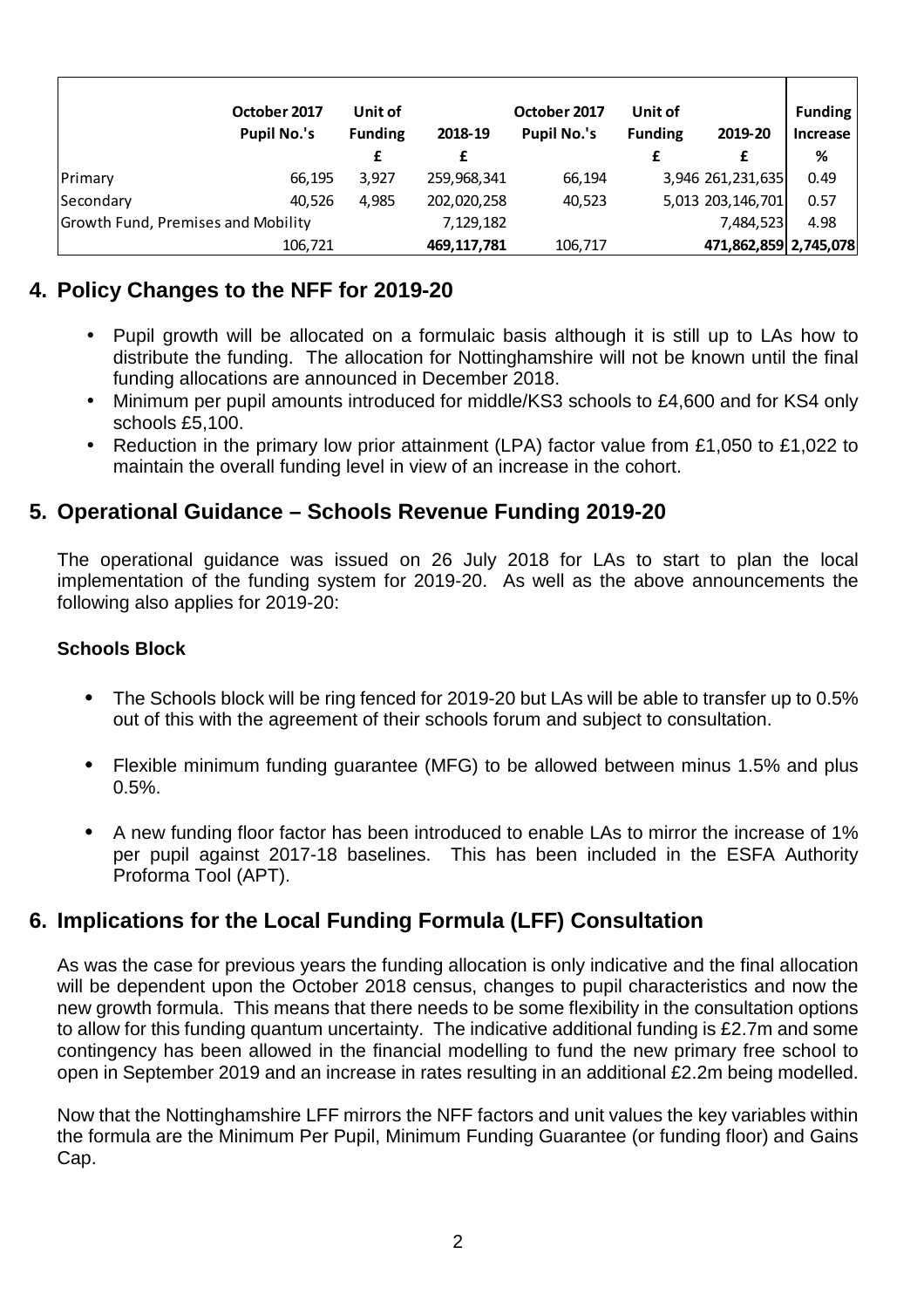Consideration will need to be given to the use of the new funding floor factor which is optional and would reduce the need to use a positive MFG. This factor replicates the calculation in the NFF to provide a minimum of at least 1% per pupil increase by 2019-20 compared to the 2017-18 baseline.

In addition as the unit value for the primary LPA has been reduced in the 2019-20 NFF consideration will need to be given to continuing with the principle to mirror the NFF and reduce the unit value in the LFF as well. The impact on schools of reducing this unit value will depend on the approach taken to the MFG i.e. if a positive MFG is retained the schools affected will be protected or if the MFG is reverted back to the negative -1.5% the loss would gradually be felt by the school.

## **7. Approach to the 2019-20 LFF Consultation**

The approach to the distribution of the indicative additional funds in 2019-20 is with a view to providing a broad benefit to all schools, to maintain flexibility to ensure the formula is affordable once the final funding allocation is known in December and to ensure that only those schools who are due an increase in funding in 2019-20 i.e. received a gains cap in 18-19 or were less than the 1% funding floor.

A number of options have been modelled and discussed with two members of the Forum and the Chair and are summarised on the table at Appendix B. Each model shows the impact per school phase and the amount of funding allocated to each. All of them assume that the 0.5% transfer is agreed and the primary LPA has not been reduced.

The models provided show a range of scenarios for the MPP, Funding floor, MFG and gains cap. It is difficult to look at each variable individually because a change in one impacts on another e.g. if the MPP is increased this will reduce the funding available to fund general increases for schools or to offer additional gains. Possible questions have been included below but consideration could be given to just consulting on a specific model.

**If the final funding quantum for 2019-20 is more than expected the Forum should give consideration as to where the additional funding should be targeted in the formula e.g. increasing the gains cap. This will depend on the consultation proposals.** 

### **8. Consultation Proposals**

1. Transfer of 0.5% from the Schools Block to the High Needs Block.

At the meeting on the 18 September the Forum agreed for the inclusion of the 0.5% transfer from the schools block to the High Needs block in view of the continuing and growing pressures on the HNB.

The proposed consultation question is:

Do you agree with the proposal to transfer 0.5% from the total schools block funding to the high needs block?

2. Minimum Per Pupil (MPP).

The current MPP is at the suggested NFF levels for 2018-19 at £3,300 for primary and £4,600 for secondary schools. In 2018-19 6 primary and 3 secondary schools received additional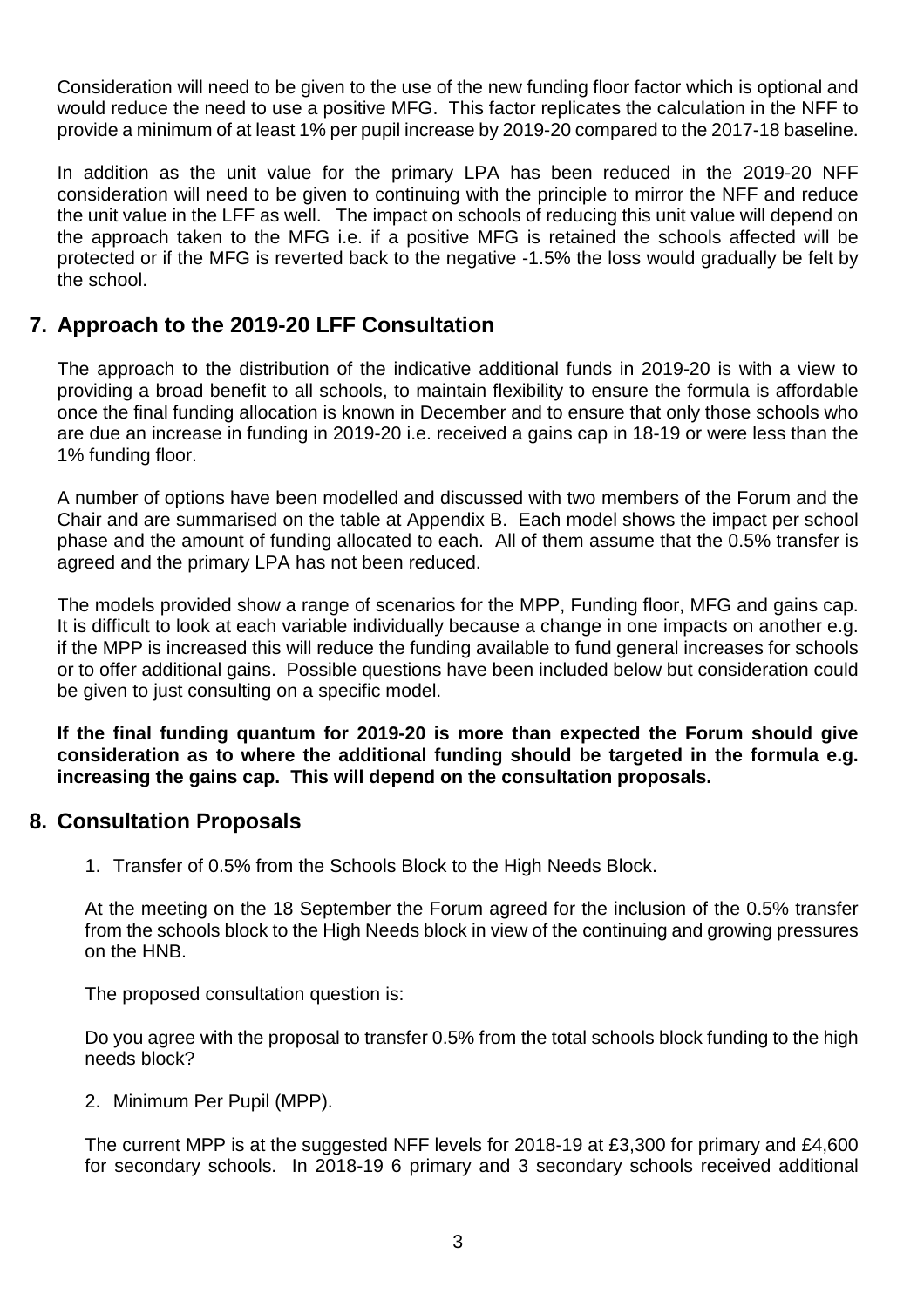funding under this factor totalling £523k. Any increase allocated to schools under this factor is not gains capped.

For 2019-20 the NFF suggested amounts are £3,500 (primary), £4,600(KS3 only), £5,100(KS4 only) and £4,800 (secondary). If the amount is increased to this level Appendix B Model 7 shows that 25 schools would receive an increase in funding at a total cost of £1.4m or if it was increased by a £100, above the 2018-19 level, 5 schools would benefit at a cost of £224k (Model 2).

**In view of the proposed approach to provide a broad benefit to all schools the Forum is asked to consider if an increase should be included in the consultation or to retain the MPP at the 18-19 level. If this is included Models 6 and 8 show the impact of this on the MFG, and gains cap.** 

3. Funding Floor Factor (this needs to be considered together with the MFG)

This is a new optional factor which has been introduced for 2019-20 and ensures that every school receives at least 1% per pupil above their 2017-18 baseline (this excludes the lump sum, all premises factors, any one off funding and mobility). If a schools core funding via the formula is below this level an additional allocation is made to the school in the same way that the positive MFG operated for 2018-19.

The advantage of using this is that it mirrors exactly the funding allocation in the NFF and there would be no need to have a positive MFG. The disadvantage is that there is no flexibility to use a lower percentage, it is fixed at 1%. If a lower percentage increase is required a positive MFG would need to be used. Appendix B Model 1 and 2 shows the impact of using this and the level the gains cap would be.

The use of this factor will need to be included in the consultation if it is to be used.

The proposed consultation question would be:

Do you agree with the proposal to include the Funding Floor factor in the local funding formula for 2019-20?

4. Minimum Funding Guarantee

The current MFG is a positive 0.25% and was set this way to allow all schools to receive an increase on the 2017-18 baseline pupil led funding to partly reflect the commitment in the NFF announcement to provide 0.5% increase in 2018-19. This approach had to be taken because the APT could not replicate the NFF funding floor calculation and it was a work around for LAs to use. By setting a positive MFG this protects schools from any reduction in per pupil funding as a result of a change in pupil characteristics or unit values.

There is a technical issue with using the MFG for 2019-20 because some schools would receive additional funding that they would not be entitled to, per the funding floor calculation, which is an issue with the APT funding spreadsheet and has been raised with the ESFA. The schools affected are those who saw an increase under the new formula greater than the MFG (0.25%) and less than the gains cap (2.75%) and retained all of their gain in 2018-19 so no further gains are due in 2019-20. Unless the ESFA can provide a solution to this a positive MFG percentage would allocate additional funds to these schools.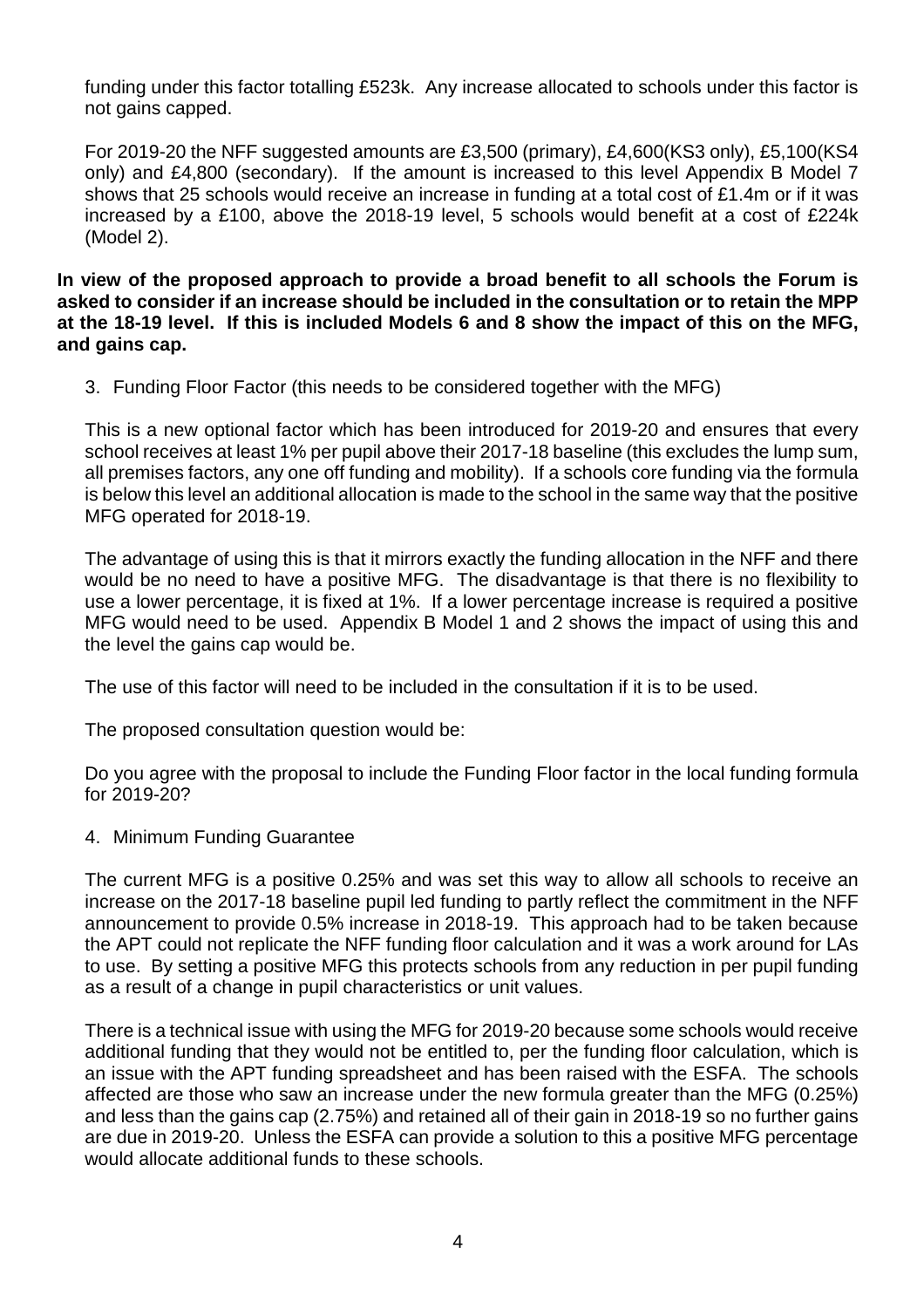As mentioned above if the funding floor factor is adopted there would be no need to continue with a positive MFG and consideration could be given to reinstating it to its 17-18 level i.e. minus 1.5%. If the MFG is left as a positive amount no school will see a reduction in per pupil funding even if there has been a change in pupil characteristics or unit values. The Forum will want to consider if this level of protection is desirable.

#### **Consultation is required on any change to the MFG so the question will depend on the use or not of the funding floor. There are 4 models which show a range of MFG between 0.25% and 0.5%.**

5. Level of gains cap

The current gains cap is set at 2.75% but this is not affordable for 2019-20 in view of the small increase in funding for 2019-20 and will have to be reduced. The models provided show a range of gains cap of between 0.25% – 1.10% the final percentage would depend on the model adopted and the final funding allocation. The question in 2018-19 was for a % range of gains cap to provide flexibility. There are 5 models which show a range for the gains cap between 0.25% - 1.10%.

The proposed question would be:

In order to make the formula affordable a gains cap will be required for 2019-20. Do you agree that the gains cap should be between 0.25% – 1.10%?

6. Reduction in the NFF LPA Primary Unit of Funding

The government have reduced the primary LPA factor unit value from £1,050 to £1,022 (plus the ACA) to maintain the overall funding level in view of an increase in the cohort. If Nottinghamshire continues to mirror the NFF this will need to be reduced. If the MFG remains as a positive % the affected schools (282 schools total £610k) would be protected from losing any funding.

Question: Do you agree that the unit value for the LPA should be reduced to mirror the NFF unit value i.e. £1,050 to £1,022?

7. De-delegation

There is also a proposal to include the trade union facilities scheme within the de-delegated services for 2019-20. This was covered in an earlier report.

### **9. Early Years Funding Formula**

The consultation proposals for the 2019-20 Early Years funding formula is covered in another report. It is proposed that a separate consultation is carried out for this in tandem to the schools consultation.

#### **10. Consultation timetable**

The Authority Proforma Tool (APT) submission deadline is 21 January 2019. Ideally the local funding formula should receive political approval via Policy Committee before it is submitted but the timing of this committee meeting in December may be difficult to achieve. A proposed timetable is below: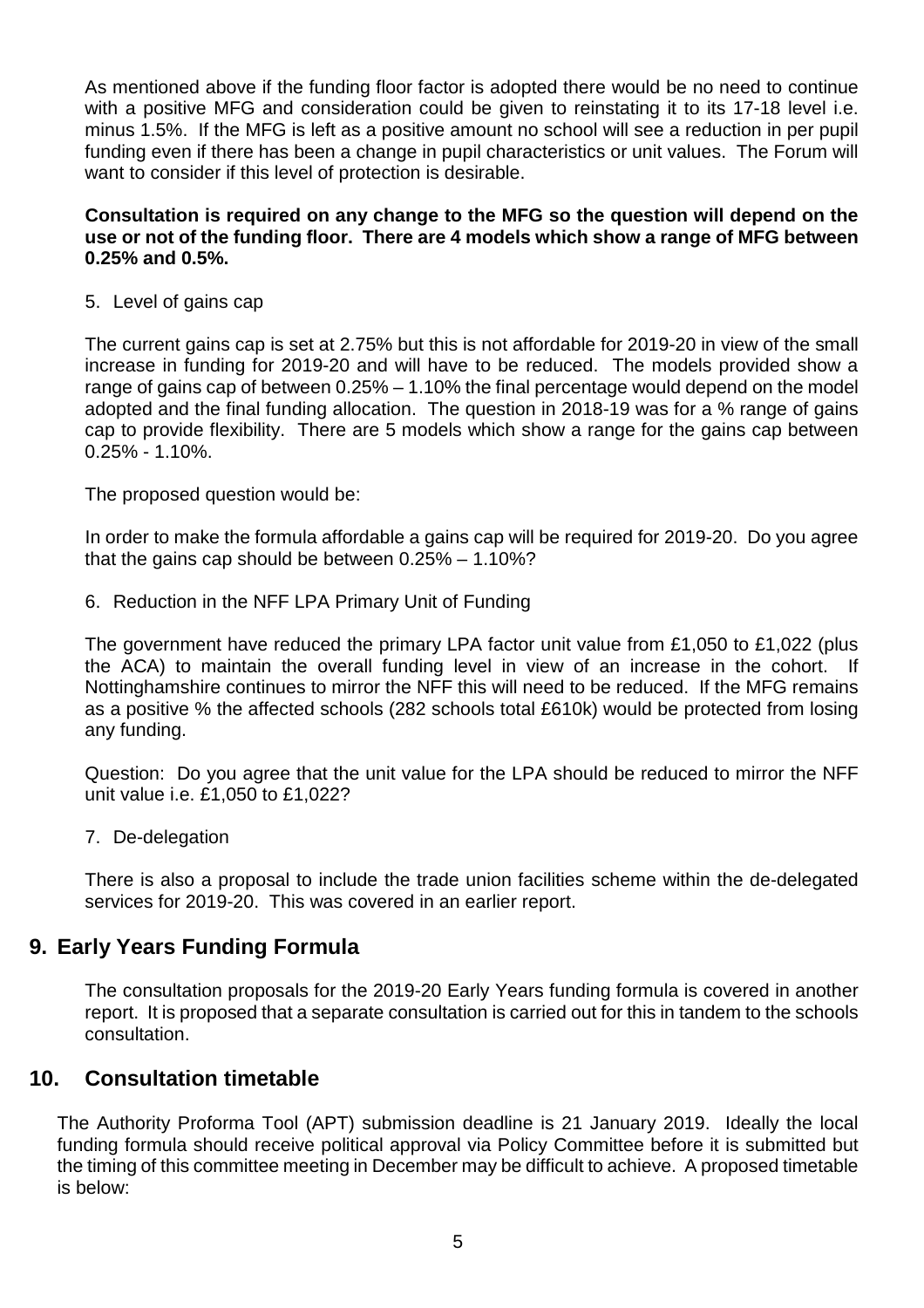- 18<sup>th</sup> October Schools Forum meeting decide content of consultation.
- Half term 29 October 2 November.
- 29th October to  $25<sup>th</sup>$  November 4 week consultation period\*
- 29th November circulation of consultation responses and proposed 2019-20 local funding formula.
- $\bullet$  6<sup>th</sup> December Schools Forum meeting recommendation of local funding formula.
- 21 January APT submission to EFSA
- 23 January agreement of local funding formula at Policy Committee.

\*This includes half term week so additional time has been built in.

### **11. Recommendation**

That the Schools Forum:

- Consider and agree the proposals to be included in the 2019-20 schools funding consultation.
- Consider how any additional funding received over and above that modelled should be allocated.
- Consider and comment on the format of the financial modelling.
- Consider and agree the proposed timetable for the schools funding consultation.

#### **For any enquiries about this report please contact:**

Sue Summerscales Senior Finance Business Partner T: 01159 773468 E: sue.summerscales@nottscc.gov.uk